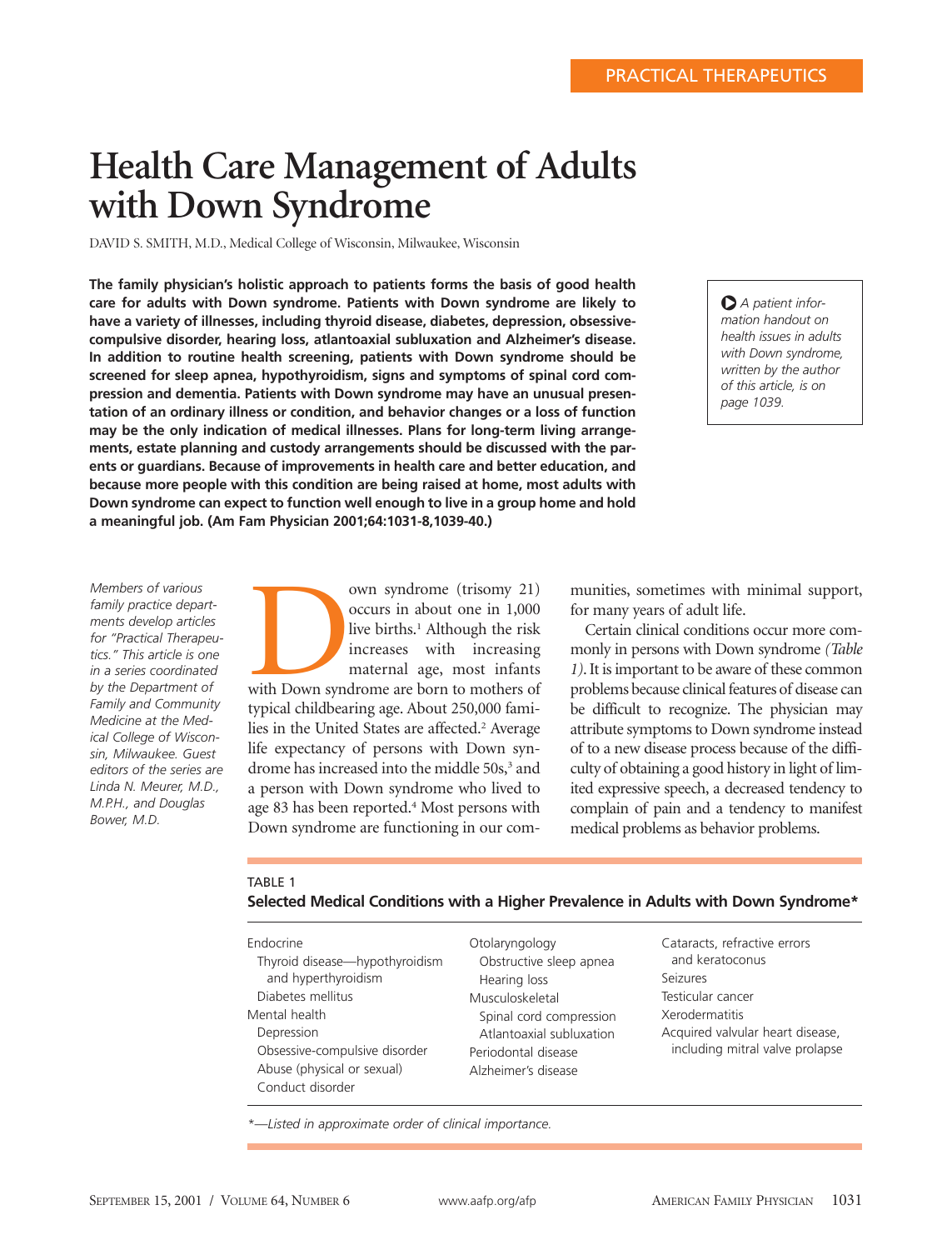*Patients with Down syndrome often present with behavior problems when they actually have underlying medical problems.*

## **Health Care Guidelines**

Health-related conditions beyond those of the general population that should be screened for in patients with Down syndrome are presented in detail in the "Health Care Guidelines for Individuals with Down Syndrome,"5 the most widely published health care guidelines that include adults. Health care screening in persons with Down syndrome has not been well studied. So far, most relevant studies have focused on descriptions of the higher prevalence of a condition in persons with Down syndrome as a cause of significant morbidity or on case studies of conditions affecting these patients. The Health Care Guidelines are derived from the consensus of a panel of the Down Syndrome Medical Interest Group and based on available evidence.

## **Usual Health Maintenance Needs**

Adults with Down syndrome have the same basic health care needs as typically developed people, including health screening and prevention. Immunization schedules are the same. Screening for hypertension and heart disease, and disease surveillance are no different. Although solid tumors are less common

## The Author

in persons with Down syndrome than in the general population,<sup>6</sup> until more data are available, cancer screening should be the same in this group as it is in the general population.

Diabetes has a higher prevalence in adults with Down syndrome than in the general population.7 Although there are no specific recommendations regarding diabetes in persons with Down syndrome, it may be reasonable to screen these patients for this disease. A fasting plasma glucose level of 126 mg per dL (7.0 mmol per L) or higher, a plasma glucose level of 200 mg per dL (11.1 mmol per L) or higher two hours after a 75-g glucose load, or a random glucose level of 200 mg per dL or higher on two occasions are diagnostic of diabetes mellitus.

An annual testicular examination in men may be prudent because of the higher prevalence of testicular cancer in this group.<sup>6</sup> Because the prevalence of abuse in patients with disabilities is higher than in the general population,8 screening for and counseling about abuse has special importance. In addition, these patients should be counseled about diet, exercise, obesity, smoking, alcohol use, accident prevention and contraception.

## **GYNECOLOGIC EXAMINATION**

The gynecologic examination may be difficult to perform because of poor cooperation. If attempts to educate a sexually active patient about the Papanicolaou (Pap) smear and pelvic examination are not successful, a modified Pap smear may have some diagnostic value.<sup>9</sup> The physician can insert a finger into the vagina and slide the cytology brush or swab along the finger into the cervical os.<sup>9</sup> If the bimanual examination cannot be done, pelvic ultrasound examination is an option.

A risk-benefit decision must be made about doing the gynecologic examination with sedation,<sup>10</sup> if other measures fail. Oral ketamine and midazolam, administered under the supervision of an anesthesiologist, have been recommended.<sup>10</sup> The author has used oral midazolam (Versed) or intravenous

DAVID S. SMITH, M.D., is assistant professor of family medicine at the Medical College of Wisconsin and medical director of the Down Syndrome Clinic of Wisconsin, both in Milwaukee. He graduated from the University of Connecticut School of Medicine, Farmington, and completed a residency at the University of Wisconsin, Wausau Family Practice Residency Program. He is a member of the Down Syndrome Medical Interest Group.

*Address correspondence to David S. Smith, M.D., Department of Family and Community Medicine, Medical College of Wisconsin, 8701 Watertown Plank Rd., Milwaukee, WI 53226. Reprints are not available from the author.*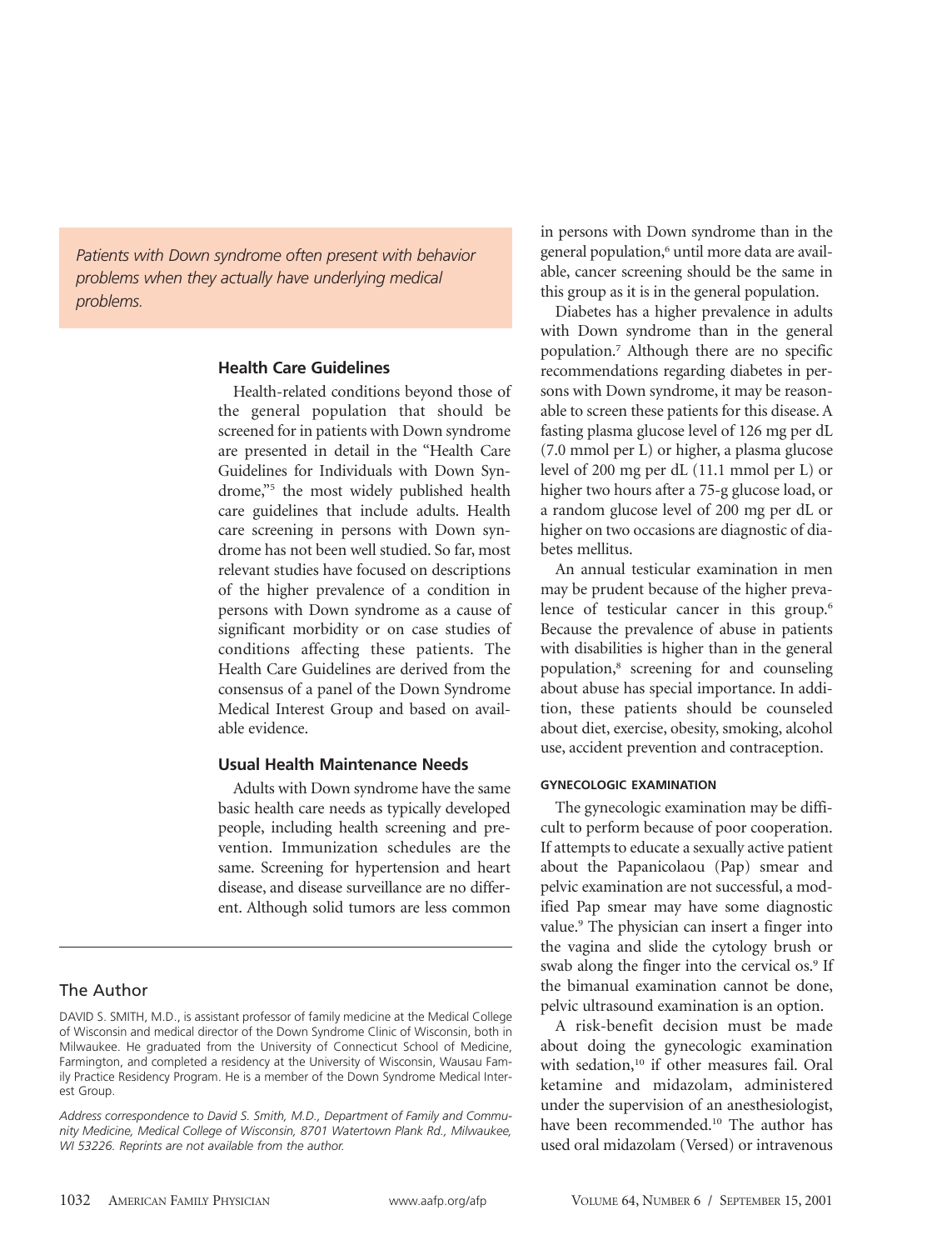conscious sedation when only mild sedation is needed.

If the examination is performed with sedation, it may be helpful to combine it with other procedures such as blood tests, echocardiography, flexible sigmoidoscopy or mammography. Invasive procedures, however, require informed consent from an adult patient with Down syndrome, unless there is a court-appointed guardian.

#### **Specific Health Maintenance Needs**

*Figure 1* outlines the specific elements of health maintenance in adult patients with Down syndrome.

## **CARDIAC DISEASE**

Mitral valve prolapse and valvular regurgitation occur in as many as 57 and 17 percent of adults with Down syndrome, respectively.11-13 Adults without known cardiac disease can develop valve dysfunction.<sup>5</sup> Careful auscultation is probably sufficient to screen for valvular regurgitation, which, if found, requires bacterial endocarditis prophylaxis. The diagnosis can be confirmed with echocardiography. Bacterial endocarditis prophylaxis started after repair of congenital heart disease should be continued if recommended by American Heart Association guidelines and the consulting cardiologist.

#### **OTOLARYNGOLIC DISEASE**

Conductive and sensorineural hearing losses occur in up to 70 percent of persons with Down syndrome and may not develop until early adulthood.14-17 Because of their poorer communication skills, these persons may not be able to communicate that they are having difficulty hearing. Poor hearing will further complicate speech problems. These persons also may appear to be stubborn when they do not respond to requests they have not heard. The sensory deprivation associated with hearing loss may contribute to delirium. Auditory testing every two years is recommended in persons with Down syndrome.

*Adults with Down syndrome should have all of the same age-appropriate preventive care as unaffected persons, in addition to special screening.*

Obstructive sleep apnea occurs in up to 50 percent of persons with Down syndrome.18,19 In this group, it is not always associated with obesity and may be related to the hypotonia and structural abnormalities associated with Down syndrome. Apnea, snoring, unusual sleeping positions, daytime somnolence, obesity and a patulous uvula with erythema are all associated with obstructive sleep apnea.

Apnea in a person with Down syndrome may be expressed as psychologic symptoms such as irritability, depression, paranoia and other behavior changes. A sleep study will usually confirm the diagnosis. If obstructive sleep apnea is present, an otolaryngolic evaluation is required. Untreated obstructive sleep apnea can lead to cor pulmonale. Although continuous positive airway pressure devices can be difficult for many persons to tolerate, some patients with Down syndrome readily accept them.

#### **OPHTHALMOLOGIC DISEASE**

Cataracts occur in up to 13 percent of persons with Down syndrome. Keratoconus occurs in up to 15 percent, and 25 to 43 percent of these persons have refractive error.<sup>20-23</sup> An ophthalmologic examination is recommended every two years.

## **HYPOTHYROIDISM**

Hypothyroidism occurs in 10 to 40 percent of persons with Down syndrome.<sup>24,25</sup> In addition, this group has a slightly higher incidence of hyperthyroidism. Because many of the signs of hypothyroidism may be confused with features of Down syndrome, the clinical diagnosis of hypothyroidism is difficult.26 Furthermore, undiagnosed hypothyroidism can contribute to dementia<sup>27</sup> or be misdiag-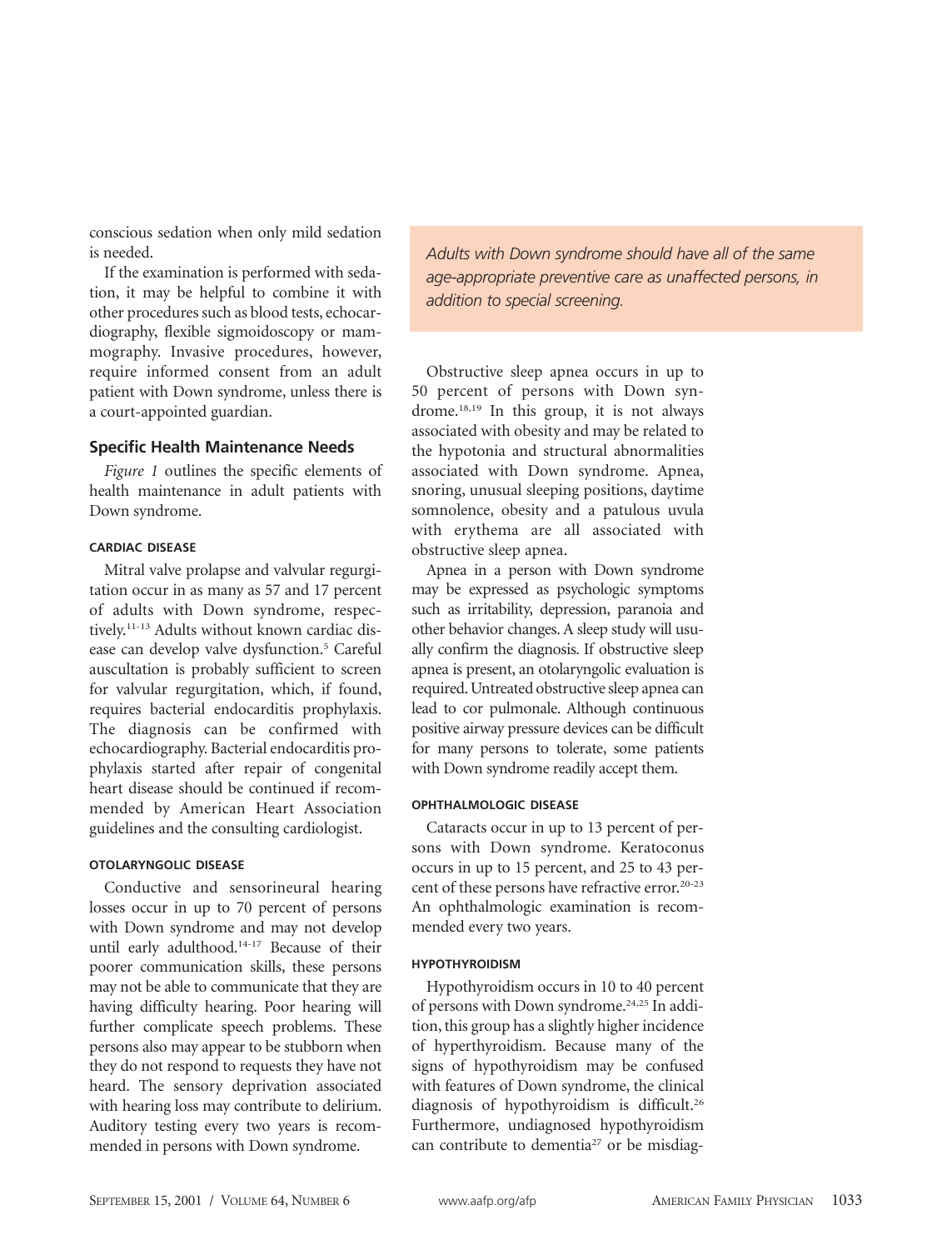# **Health Care for Adults with Down Syndrome**

| Age                                                |  |  |  |  |  |
|----------------------------------------------------|--|--|--|--|--|
| Usual preventive medicine care*                    |  |  |  |  |  |
| Cardiology <sup>†</sup> auscultation               |  |  |  |  |  |
| Audiologic evaluation                              |  |  |  |  |  |
| Ophthalmology referral                             |  |  |  |  |  |
| Thyroid (TSH)                                      |  |  |  |  |  |
| Neurologic examination;                            |  |  |  |  |  |
| Assess biannual dental examination                 |  |  |  |  |  |
| Reproductive health§ and testicular<br>examination |  |  |  |  |  |
| Development, depression, stress                    |  |  |  |  |  |
| Nutrition and obesity                              |  |  |  |  |  |
| Family and parent group information                |  |  |  |  |  |
| Estate planning                                    |  |  |  |  |  |
| Living arrangements and employment                 |  |  |  |  |  |

\**—Common medical problems, as well as special medical problems, may affect the person with Down syndrome. It cannot be assumed that a problem is due solely to the condition of Down syndrome.*

†*—Examine by auscultation for mitral valve prolapse and aortic regurgitation. If suspected, obtain an echocardiogram. Start endocarditis prophylaxis as indicated by American Heart Association guidelines.*

‡*—To assess for spinal cord compression from atlantoaxial instability, test gait, tone, Babinski responses, deep tendon reflexes and clonus. Assess for neck pain, torticollis, gait disturbances, spasticity and weakness. Advise the family or caregiver of symptoms to report to the physician.*

§*—Assess need for contraception. Obtain Papanicolaou smears and mammograms as indicated by standard guidelines. Consider pelvic ultrasonography or examination under anesthesia if the patient refuses a bimanual examination. Perform testicular examination.*

||*—A periodic assessment should be performed using a team approach involving occupational, physical and speech therapists, as indicated. If there are areas of loss of function, assess for thyroid function, depression, stress, Alzheimer's disease, sensory deficits, sleep patterns suggestive of sleep apnea, and common medical conditions with an unusual presentation. Do not assume Alzheimer's disease. Include information about supportive employment and self-advocacy for adults. Refer parents or caregivers to a parent advocacy group.*

FIGURE 1. Down Syndrome Health Care Guidelines for Adults record form. The physician should perform the evaluation if the space is not shaded and record the dates of the evaluations in the blank spaces. (TSH = thyroid-stimulating hormone)

*Adapted with permission from Cohen WI, Patterson B, eds. Health care guidelines for individuals with Down syndrome: 1999 revision (Down syndrome preventive medical checklist). Down Syndrome Medical Interest Group. Down Syndrome Quarterly 1999;4:1-15.*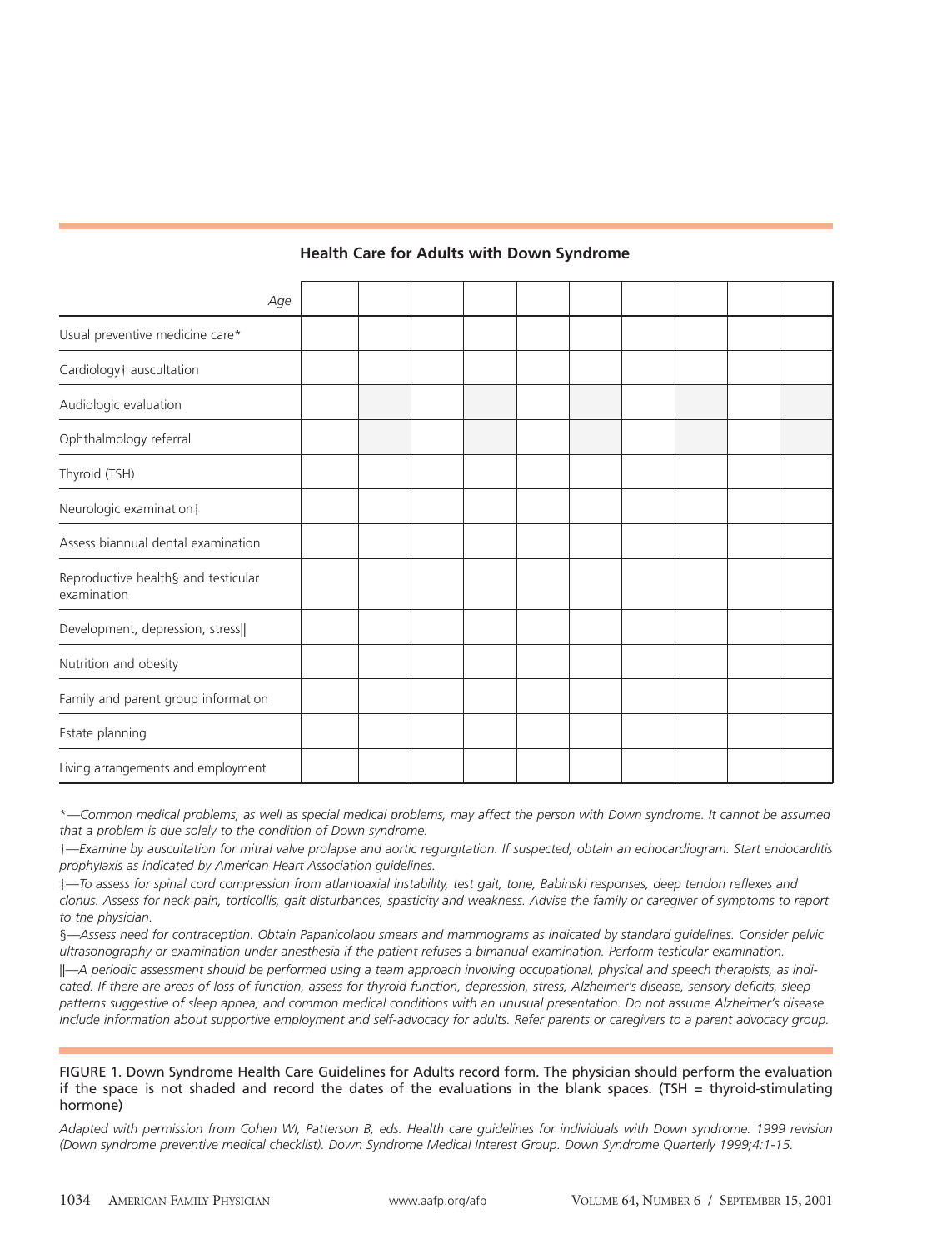nosed as dementia.<sup>24,28</sup> Thyroid-stimulating hormone levels should be assessed annually in patients with Down syndrome.

## **ATLANTOAXIAL INSTABILITY**

Up to 14 percent of persons with Down syndrome have evidence of atlantoaxial instability on plain radiographs of the neck.<sup>29</sup> From 1 to 2 percent of all persons with Down syndrome have symptoms of atlantoaxial subluxation and, in some cases, symptoms have appeared after surgery for other conditions.<sup>30</sup> Cervical radiographic screening for atlantoaxial instability is no longer recommended routinely in adults, but cervical radiography in neutral, flexed and extended positions should be considered if any of the signs or symptoms are present *(Table 2)*. There should be no more than 5 mm of space between the posterior segment of the anterior arch of C1 and the anterior segment of the odontoid process of C2.<sup>5</sup> Family members or supervising staff should be advised to monitor for symptoms *(Table 2)*, and an annual neurologic examination should be performed to look for upper motor neuron signs of spinal cord compression. Even if atlantoaxial instability is not pre-

## TABLE 2

## **Signs and Symptoms of Atlantoaxial Instability in Down Syndrome**

#### **Signs**

Gait disturbances Spasticity Abnormal neurologic reflexes Babinski responses Increased deep tendon reflexes Weakness Clonus **Symptoms**

# Neck pain **Torticollis** Change in gait Loss of upper or lower body strength Change in bowel or bladder function

*In adults with Down syndrome, sleep apnea can be expressed as irritability, depression, paranoia and other behavior changes.*

sent, cervical arthritis can be severe and may manifest largely as a refusal to move.

#### **MENTAL ILLNESS**

Mental illness occurs in about 30 percent of persons with Down syndrome. Using Diagnostic Research Criteria (DCR-10), depression, obsessive-compulsive disorder and conduct disorder are the most common mental illnesses.31 Depression is a common cause of reduced function in persons with Down syndrome.24 Loss of a friend, family member or other significant person, or a change of work, school or living arrangement can trigger depression. In addition, medical conditions can be associated with depression. Schizophrenia and psychosis are considered to be less common in persons with Down syndrome. Self-talk, or soliloquy, is fairly common, particularly in stressful situations, and is usually mental-age appropriate. It is sometimes incorrectly considered hallucinatory behavior in adults with Down syndrome.<sup>32</sup>

Selective serotonin reuptake inhibitors (SSRIs) are preferred to tricyclic antidepressants in the treatment of depression in this group of patients because anecdotal evidence indicates a high incidence of anticholinergic side effects from the latter agents. Counseling can be difficult to obtain for the adult with mental illness and Down syndrome. Local parent-support groups may be able to provide names of counselors who have worked well with cognitively delayed adults.

## **ALZHEIMER'S DISEASE**

Alzheimer's disease in persons with Down syndrome has prevalence rates of zero to 10 percent in ages 30 to 39, 10 to 25 percent in ages 40 to 49, 28 to 55 percent in ages 50 to 59,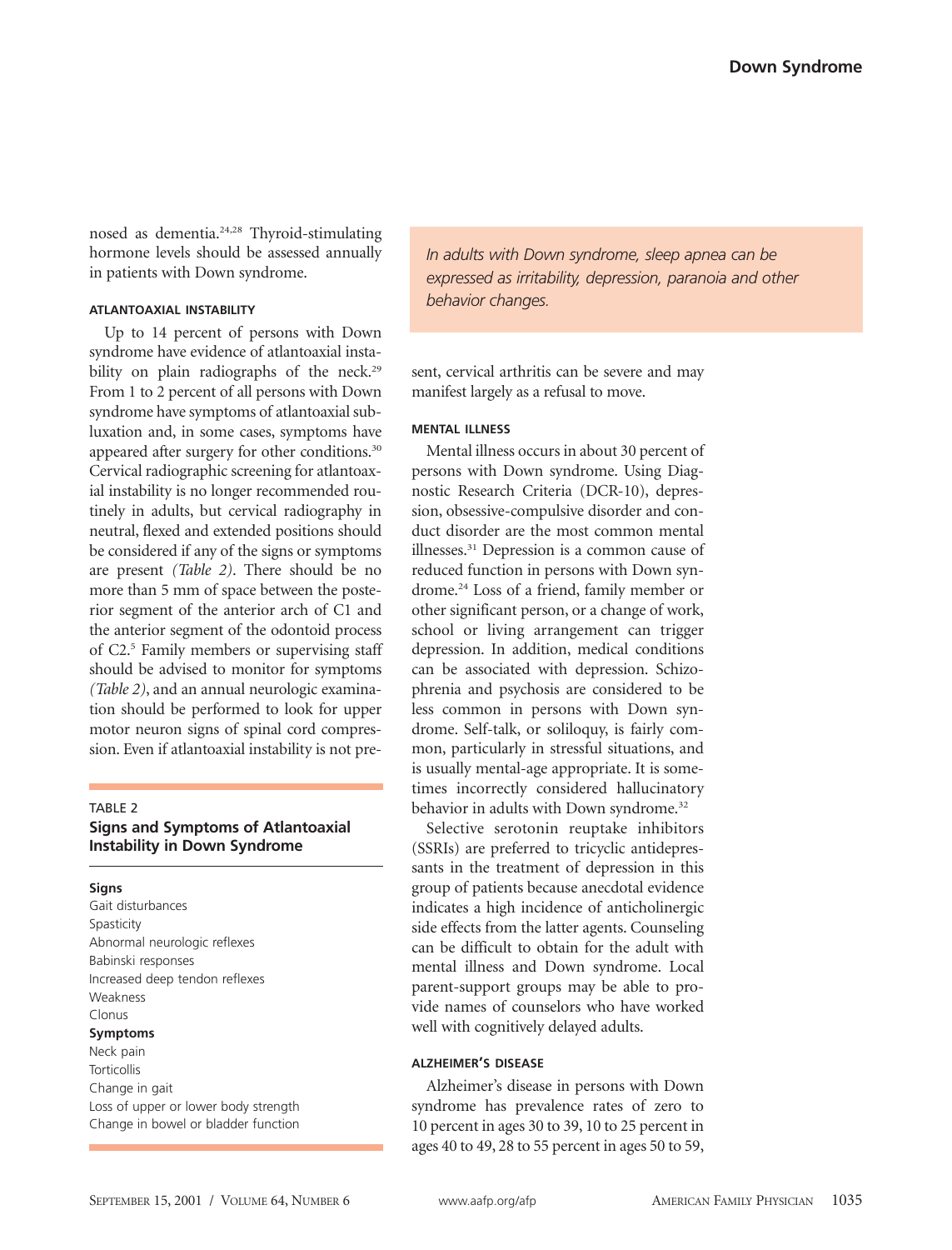and 30 to 75 percent in ages 60 to 69.33 Typically, the person with Down syndrome will present for the evaluation of dementia because of a change in behavior or loss of function. Symptoms of dementia in persons with Down syndrome include a decline in function, psychologic changes such as depression, obsessive-compulsive disorder and behavior changes, and sleep disorders, memory loss, ataxia, seizures, and urinary and fecal incontinence. Unfortunately, other causes for the same symptoms may be overlooked, and Alzheimer's disease may be overdiagnosed.<sup>34</sup>

As in the general population, Alzheimer's disease in persons with Down syndrome is a diagnosis of exclusion. Assessment for possible Alzheimer's disease in this group includes evaluation for depression or delirium, drug effects, infection, alcoholism and systemic illness.35 Neuropsychologic testing and radiologic imaging do not accurately diagnose dementia or reliably differentiate depression from dementia.

Care and treatment of patients with Down syndrome and Alzheimer's disease are similar to that of patients in the general population. Because it is sometimes difficult to differentiate pseudodementia from dementia and because depression can coexist with dementia, a trial of treatment with an SSRI may be helpful.36

#### **DENTAL DISEASE**

Gingivitis and periodontal disease are more common in persons with Down syndrome<sup>37</sup> and generally cause tooth loss. Dental caries are less common. Orthodontic problems and bruxism are more common than in the general population. The family physician should encourage good dental hygiene that includes brushing of the teeth and gums, and regular flossing. Dental visits should be twice annually and as needed.

#### **HEALTH COUNSELING**

Family physicians can help patients with Down syndrome develop good communica-

tion and social skills that will enhance their ability to live independently, have a job and interact with others. Although the foundation for these skills starts before adulthood, there are still ways to help an adult with Down syndrome function more effectively. Speech and language therapy may improve intelligibility of language. Vocational training and job coaches also are helpful.

A local parent-support group is a valuable resource for information on relationship and sexuality training, abuse prevention, estate planning and independent and group living. Local groups can be found in the telephone book or obtained from national organizations, such as the National Down Syndrome Society.

An adult with Down syndrome is considered competent to make medical decisions unless declared otherwise. The issue of whether or not guardianship is appropriate should be addressed early. When guardianship is not appropriate, the question of advanced directives, especially power of attorney for health care and finance, should be addressed.

Frequently, independent living with supervision is appropriate but not available. Group homes are not appropriate for everyone, and some behavior problems that occur in group homes may be due to the stress of people living together who do not like one another. Some parents have tried to alleviate this problem by buying houses or duplex apartments to better control the living arrangements. Independent but supervised housing is important long-term planning. Parents may die or become incapacitated, and other family members cannot always step in.

Local parent groups can also provide information about estate planning for the family. Frequently, supplemental trusts are used to handle money inherited by the adult with Down syndrome.

Physicians and family members should anticipate stresses that may overwhelm the adult with Down syndrome. Planning can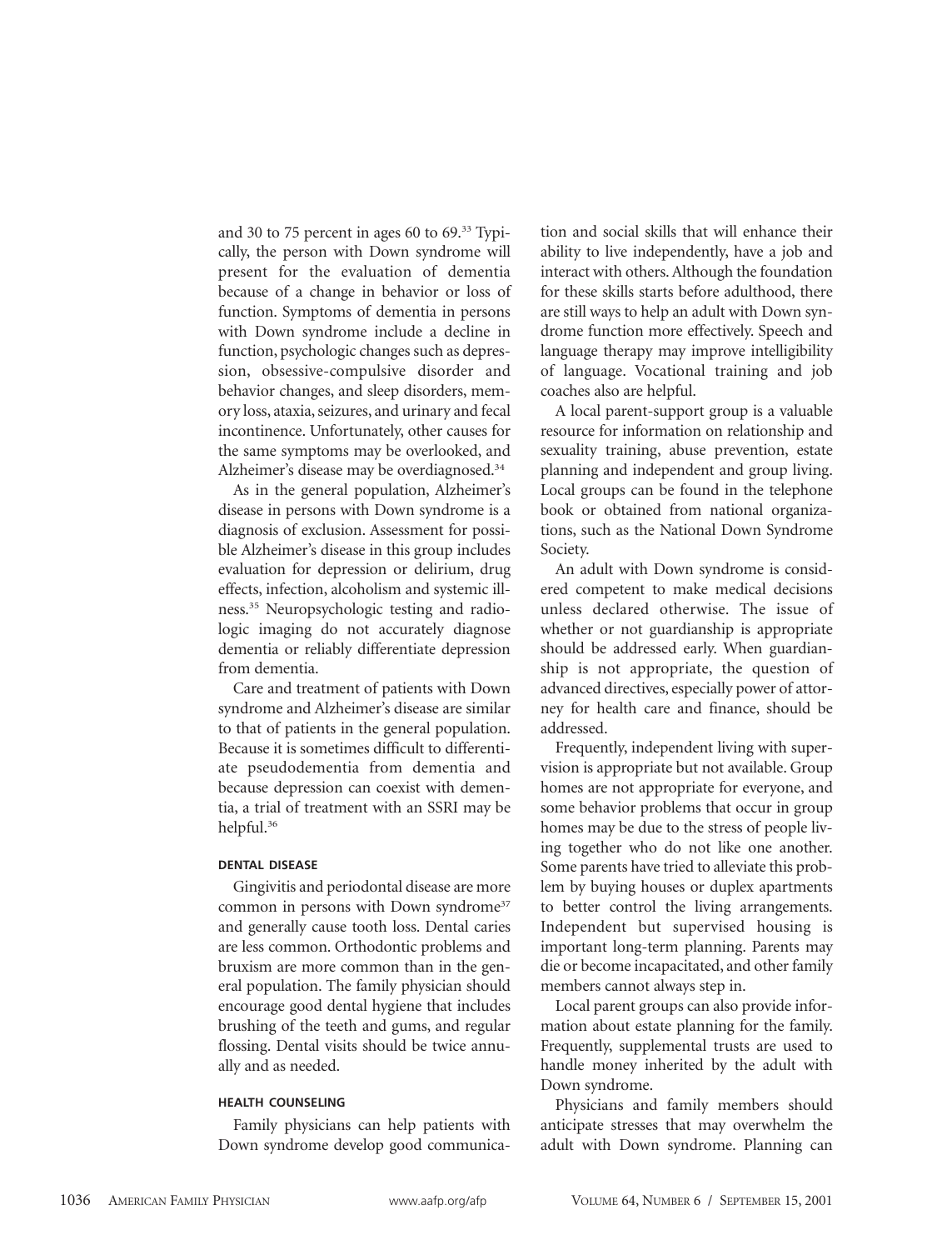ensure a successful transition, such as those from home to apartment or from one job to another. Anticipatory planning can also lessen the impact of the loss of access to a friend or family member. The physician should monitor these patients for loss of independence, loss of living skills or function, depression and behavior changes at least annually.

# **Special Considerations for the Office Visit**

It is best to address the person with Down syndrome directly, to assess expressive language, hear the patient's story and gain the confidence of the patient and family or caregiver for a successful therapeutic alliance. It is unwise to assume that a patient with Down syndrome may refuse a treatment, such as eyeglasses or continuous positive airway pressure. Gentle persistence, a variety of approaches, and psychologic preparation of the patient by the physician and a family member or caregiver can make the difference between acceptance and rejection of a treatment. If more help is needed for the care of a patient with Down syndrome, the family physician can contact or refer to a specialty clinic for persons with Down syndrome.

*The author indicates that he does not have any conflicts of interest. Sources of funding: none reported.*

#### REFERENCES

- 1. Centers for Disease Control and Prevention. Down syndrome prevalence at birth—United States, 1983-1990. MMWR Morb Mortal Wkly Rep 1994;43:617-22.
- 2. Pueschel SM. Down syndrome. Retrieved April 2001, from: http://TheArc.org/faqs/down.html.
- 3. Baird PA, Sadovnick AD. Life tables for Down syndrome. Hum Genet 1989;82:291-2.
- 4. Chicoine B, McGuire D. Longevity of a woman with Down syndrome: a case study. Ment Retard 1997; 35:477-9.
- 5. Cohen WI, Patterson B, eds. Health care guidelines for individuals with Down syndrome: 1999 revision (Down syndrome preventive medical checklist). Down Syndrome Medical Interest Group. Down Syndrome Quarterly 1999;4:1-15.
- 6. Satge D, Sommelet D, Geneix A, Nishi M, Malet P,

Vekemans M. A tumor profile in Down syndrome. Am J Med Genet 1998;78:207-16.

- 7. Anwar AJ, Walker JD, Frier BM. Type 1 diabetes mellitus and Down's syndrome: prevalence, management and diabetic complications. Diabet Med 1998;15:160-3.
- 8. Groce NE. Special groups at risk of abuse: the disabled. In: Straus MB, ed. Abuse and victimization across the life span. The Johns Hopkins series in contemporary medicine and public health. Baltimore: Johns Hopkins University Press, 1988:223- 39.
- 9. Heaton CJ. Providing reproductive health services to persons with Down syndrome and other mental retardation. In: Redfern DE. Caring for individuals with Down syndrome and their families: report of the Third Ross Roundtable on Critical Issues in Family Medicine in collaboration with the Society of Teachers of Family Medicine. Columbus, Ohio: Ross Products Division, Abbott Laboratories, 1996:82- 99.
- 10. Rosen DA, Rosen KR, Elkins TE, Andersen HF, McNeeley SG, Sorg C. Outpatient sedation: an essential addition to gynecologic care for persons with mental retardation. Am J Obstet Gynecol 1991;164:825-8.
- 11. Goldhaber SZ, Brown WD, Robertson N, Rubin IL, Sutton MG. Aortic regurgitation and mitral valve prolapse with Down's syndrome: a case-control study. J Ment Defic Res 1988;32(pt 4):333-6.
- 12. Goldhaber SZ, Brown WD, Sutton MG. High frequency of mitral valve prolapse and aortic regurgitation among asymptomatic adults with Down's syndrome. JAMA 1987;258:1793-5.
- 13. Geggel RL, O'Brien JE, Feingold M. Development of valve dysfunction in adolescents and young adults with Down syndrome and no known congenital heart disease. J Pediatr 1993;122(5 pt 1):821-3.
- 14. Yeates S. The incidence and importance of hearing loss in people with severe learning disability: the evolution of a service. Mental Handicap 1995; 23:79-84.
- 15. Evenhuis HM, van Zanten GA, Brocaar MP, Roerdinkholder WH. Hearing loss in middle-age persons with Down syndrome. Am J Mental Retard 1992;97:47-56.
- 16. Buchanan LH. Early onset of presbyacusis in Down syndrome. Scand Audiol 1990;19:103-10.
- 17. Balkany TJ, Downs MP, Jafek BW, Krajicek MJ. Otologic manifestations of Down's syndrome. Surg Forum 1978;29:582-5.
- 18. Southall DP, Stebbens VA, Mirza R, Lang MH, Croft CB, Shinebourne EA. Upper airway obstruction with hypoxaemia and sleep disruption in Down syndrome. Dev Med Child Neurol 1987;29:734-42.
- 19. Stebbens VA, Dennis J, Samuels MP, Croft CB, Southall DP. Sleep related upper airway obstruction in a cohort with Down's syndrome. Arch Dis Child 1991;66:1333-8.
- 20. Berk AT, Saatci AO, Ercal MD, Tunc M, Ergin M. Ocular findings in 55 patients with Down's syndrome. Ophthalmic Genet 1996;17:15-9.